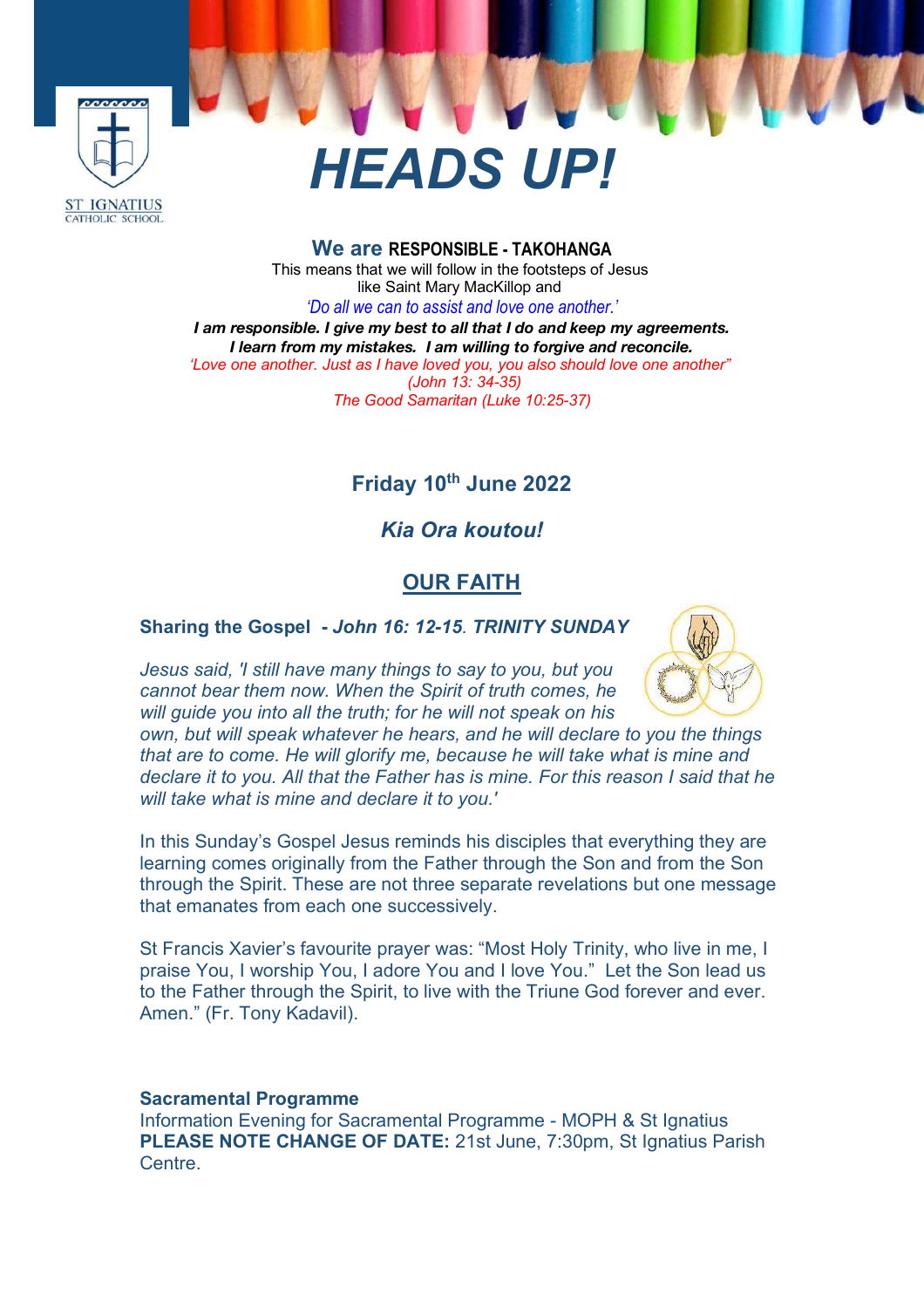If your child is in Year 4 at school this year, come along to our Information session to enrol your child into our 2 year Sacramental Programme on Tuesday 21st June, 7:30pm, St Ignatius Parish Centre. Please email Gina to confirm your attendance: stignatius.sacraments@gmail.com. Remember your mask.

#### **Message from Catholic Bishops of Aotearoa NZ**

The Catholic Bishops of Aotearoa NZ have issued a statement in solidarity with the victims of the massacre of parishioners at St Francis Xavier Church in Owo, Nigeria, during Mass on Pentecost Sunday. https://www.catholic.org.nz/news/media-releases/nigeria-massacre/

# **COVID-19**

This week there have been 8 new cases of COVID-19 reported. As well as COVID-19 there have been many children having to go home for a range of reasons, including Norovirus, high temperatures and generally being unwell. It is therefore important that you follow these Health and Safety guidelines:

- Wear a mask when on site in indoor spaces
- If a child is sick they need to stay at home
- Year 4 up are strongly recommended to wear masks indoors
- Sanitise / wash hands regularly

At school we also regularly clean surfaces, provide adequate ventilation in learning spaces and teach the children about hand hygiene.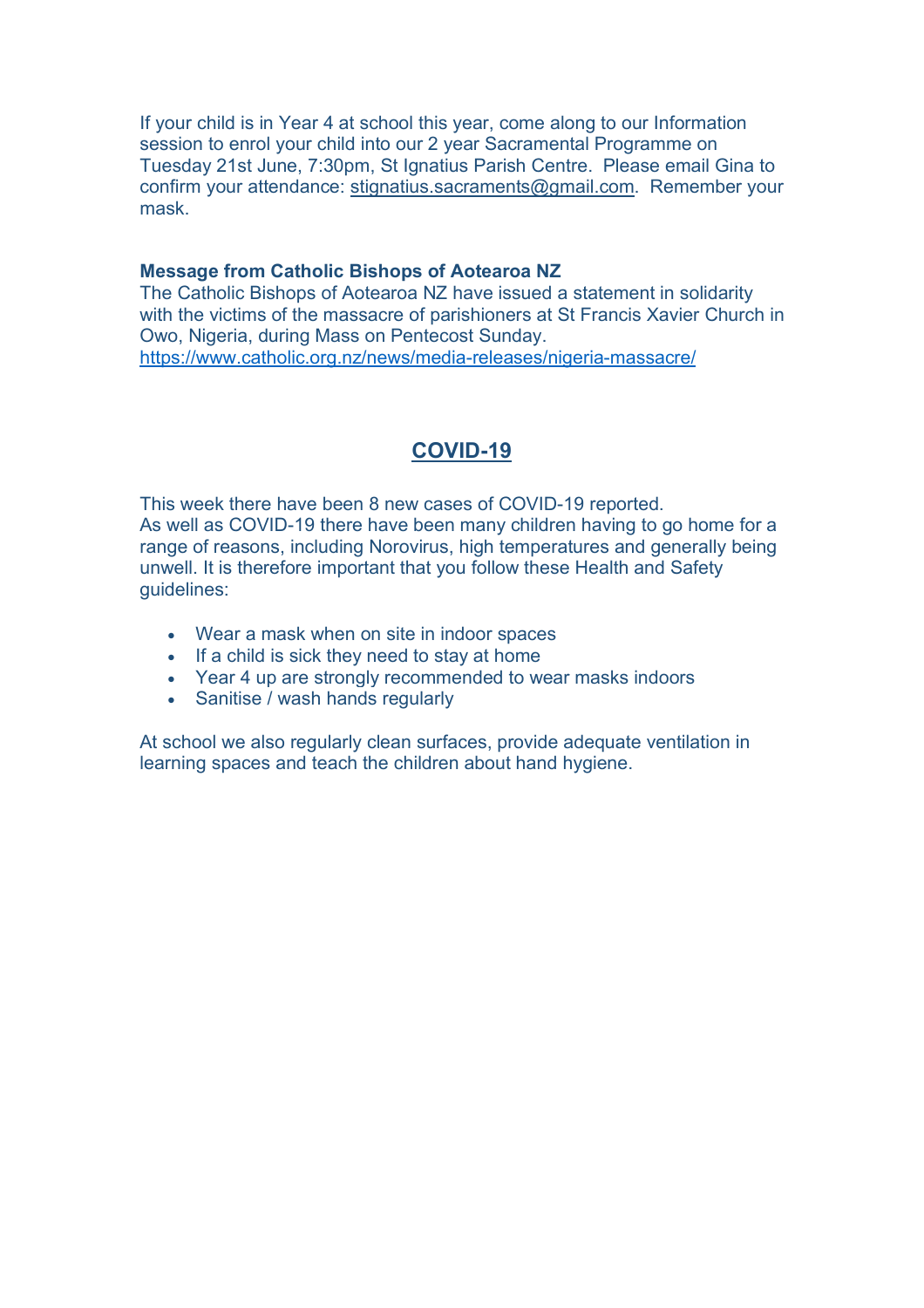## **OUR LEARNING**

#### **Literacy**

Perform! Education visited on Wednesday and entertained the children with their show which included storytelling and interactions with featured books.



#### **Bay Suburbs Soccer**

It was great that many of our Year 5&6 children were able to participate in the competition yesterday at Glover Park. Thank you to Mrs Allaway for organising the whole event and to Mrs Lancaster the many parents who helped out transporting, coaching or managing the teams.

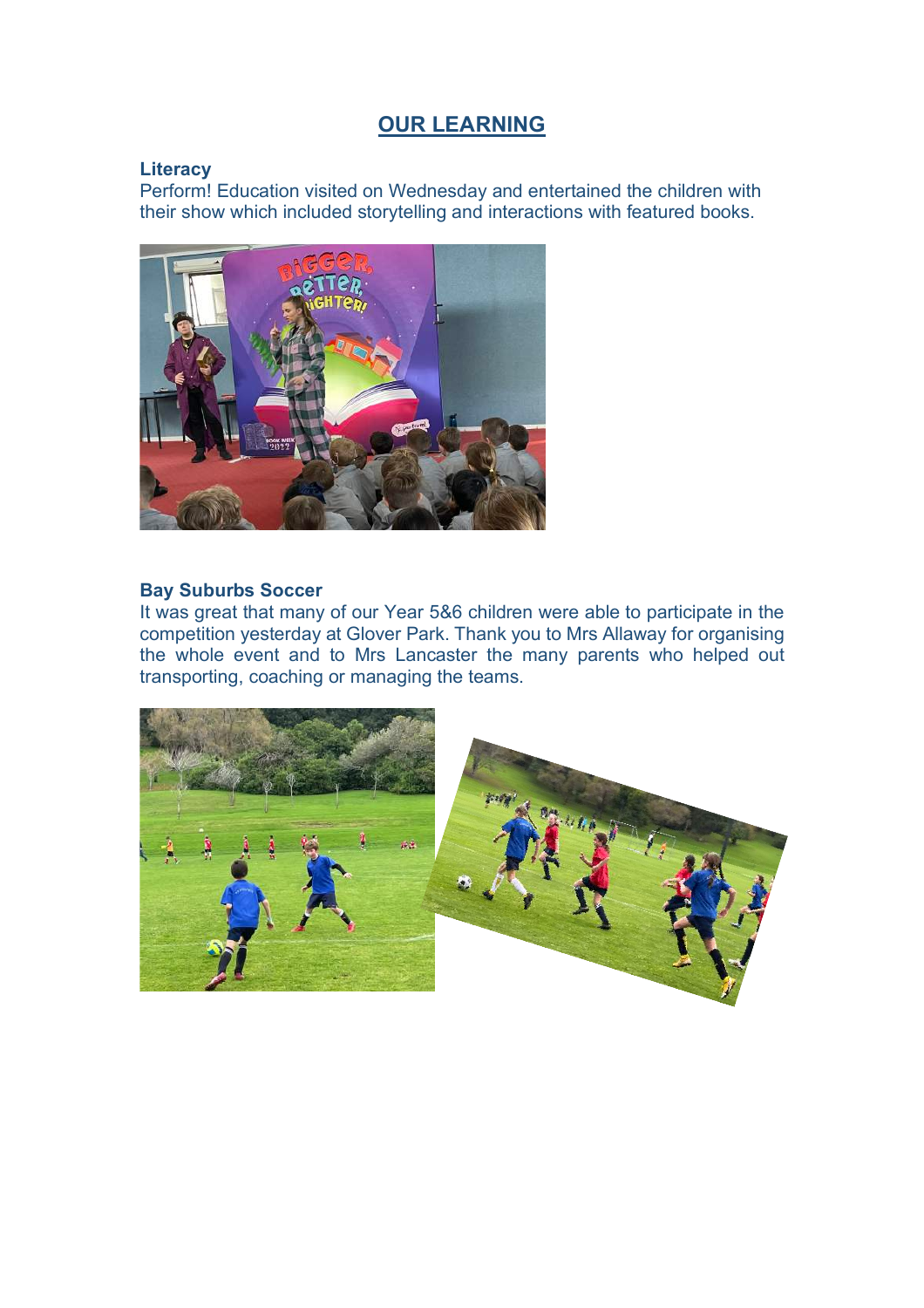

## **Celebration of Learning**

Thank you to Year 4 children who led us in prayer at Assembly this morning and congratulations to everyone who received their certificates of learning. It is good to hear about all the amazing learning happening throughout the school.



# **OUR PLACE**

## **Policies**

This Term we are reviewing **Healthcare** and **Behaviour Management policies:**

- 1. Go to www.schooldocs.co.nz
- 2. Click Search for your school
- 3. Start typing the school name and then select from the dropdown list.
- 4. Enter the community username and password:
	- **Username:** stignatius **Password:** stheliers

## **Instructions for reviewers**

- 1. Read the Healthcare and Behaviour Management Policies.
- 2. Click the red Policy Review icon at the right-hand top corner of the page. A new screen will appear.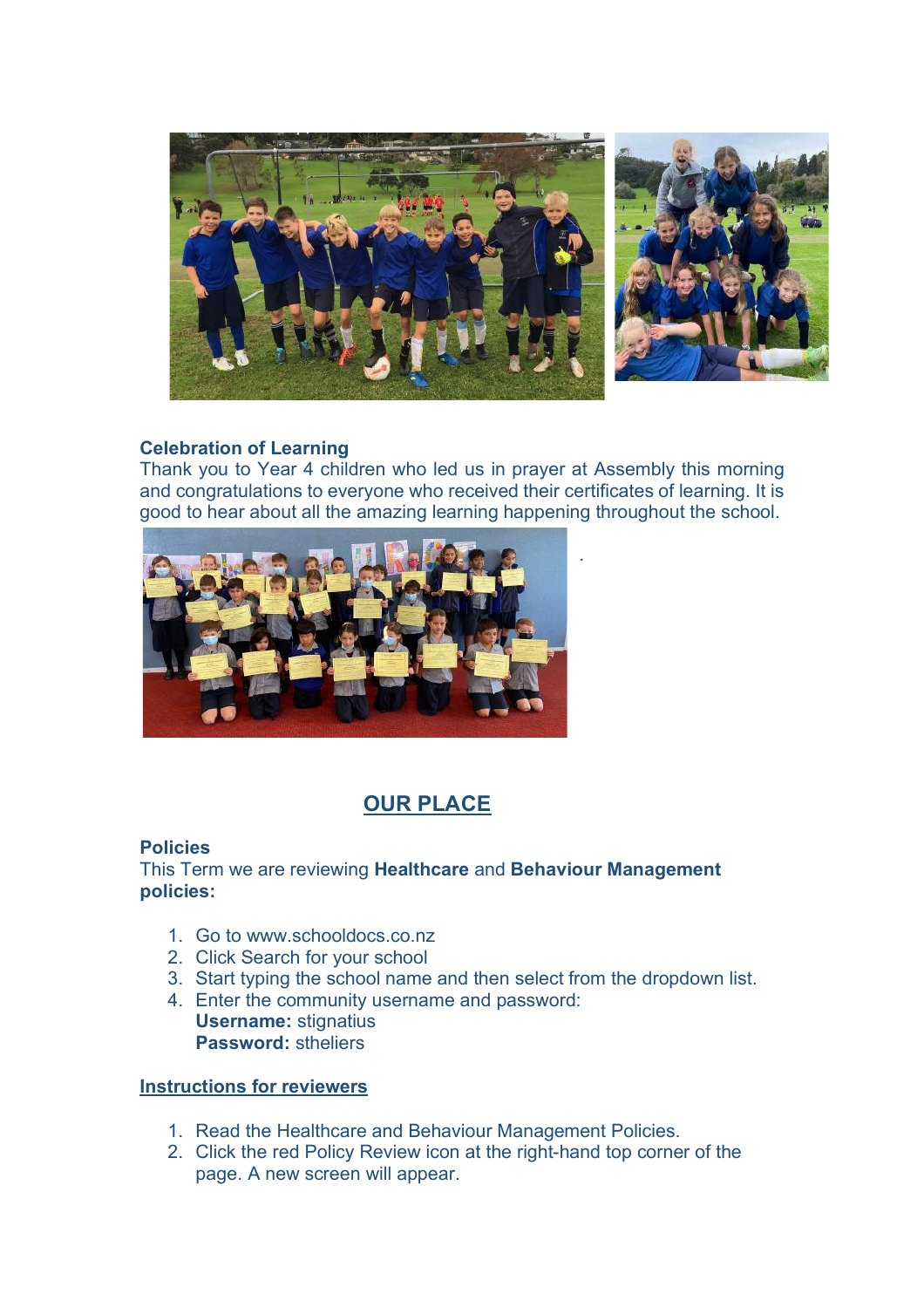- 3. Select your role (board member, staff member, or parent/caregiver) from the drop-down list.
- 4. Enter your name (optional).
- 5. Submit your ratings and comment

## **Library Refresh**

We are currently looking to update our library with new furniture and fittings to make it a more inspiring place to be. If you have any good quality cushions, comfortable reading chairs, desk lamps, floor lamps or anything else that may be suitable to donate please email Natalia on nescobar@stignatius.school.nz to check if the item will work with the theme/ colour palette we have in mind.

A very big thank you to Kitchen Mania who have already committed to donating a new desk and storage area in the library. Please think about using them for your next kitchen project! https://www.kitchenmania.co.nz/

# **OUR PEOPLE**

## **Staffing**

Mrs Kuilei Pulotu has recently been appointed to the position of Religious Education Advisor at Catholic Education Services. She will start her new role in Term 4 and will share her valuable knowledge with many teachers across Auckland Catholic Schools. We will appoint a new DRS and year 2 teacher as soon as possible.

We will also be recruiting for a new learning assistant to replace Mrs Yessica Ortega who is leaving us at the end of this term to pursue a business opportunity.

We will thank both of these valuable staff members at their farewells before they leave us.



## **Friends & Family of St Ignatius Update**

Thanks so much for your amazing support Parents and Caregivers. MyKindo is off to a flying start, with most families now registered. Your enthusiasm with taking this up is very much appreciated.

We have a sausage sizzle next Friday the 17th of June and another Sushi Friday on July 1st to look forward to.

The Quiz night at Moretons is our next big event and, if you haven't already got your tickets, you better act fast. We're nearly sold out. Please buy individual tickets but if you would like to come as a table of 6-8 please email friendsfamilystigs@gmail.com to let us know.

Lastly quiz team names - get your creative juices flowing. We will be asking you to let us know your team name soon.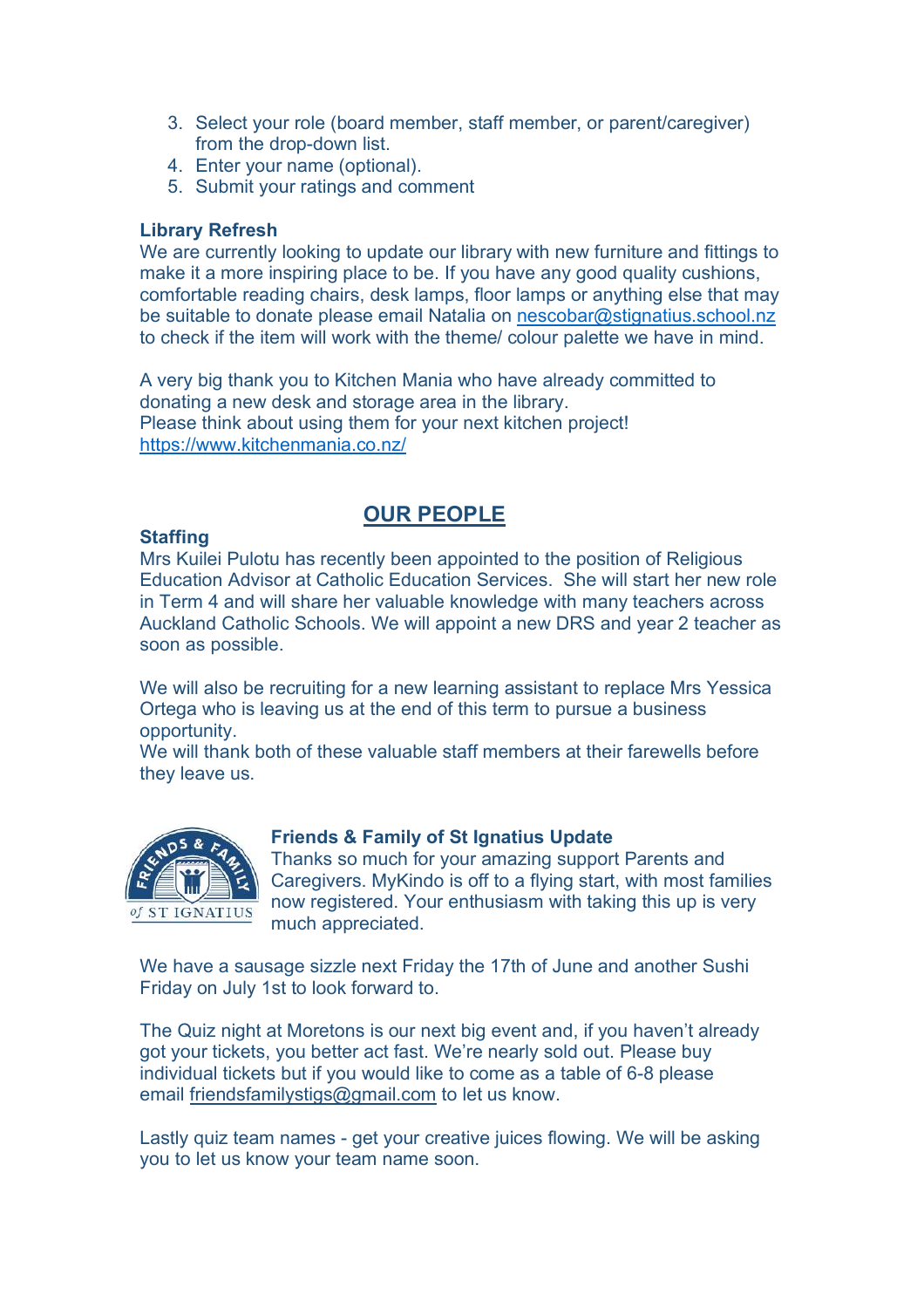Have a good weekend everyone. Manaaki ki te Atua

Jane Penney Principal

| <b>OUR CALENDAR</b>                                                           |                                                 |
|-------------------------------------------------------------------------------|-------------------------------------------------|
| Note: for the most up to date information check the calendar on our website   |                                                 |
| https://www.stignatius.school.nz/                                             |                                                 |
| <b>Term 2, 2022</b>                                                           |                                                 |
| Week 7 Te Waipuna Collection: Waitematā Hapu Years 3 & 6                      |                                                 |
| Tuesday 14th June                                                             | Bay Suburbs Rugby Yrs 5 & 6                     |
| Friday 17th June                                                              | F & F Sausage Sizzle in Kai 1                   |
| Week 8 Te Waipuna Collection: Rangitoto Hapu Years 2 & 5                      |                                                 |
| Tuesday 21 <sup>st</sup> June                                                 | Sacramental info evening for parents of Year 4  |
|                                                                               | students at St Ignatius Parish Centre 7.30pm    |
| Thursday 23rd June                                                            | <b>School Board meeting 7pm</b>                 |
| Friday 24th June                                                              | Matariki Public Holiday - School closed         |
| Week 9 Te Waipuna Collection: Tamaki Hapu Years 1 & 4                         |                                                 |
| Monday 27th June                                                              | Assembly - Year 6 leading prayer                |
| Tuesday 28th June                                                             | CaPT conferences 3pm - 6pm                      |
| Wednesday 29 <sup>th</sup> June                                               | <b>F&amp;F Quiz Night at Moretons</b>           |
| Thursday 30 <sup>th</sup> June                                                | CaPT conferences 3pm - 6pm                      |
| Friday 1 <sup>st</sup> July                                                   | F & F Sushi day                                 |
| Week 10 Te Waipuna Collection: Waitematā Hapu Years 3 & 6                     |                                                 |
| Friday 8 <sup>th</sup> July                                                   | Mufti Day fundraiser for Caritas - bring a gold |
|                                                                               | coin                                            |
| Friday 8 <sup>th</sup> July                                                   | Assembly - Year 2 leading prayer                |
| 2022 Term dates:                                                              |                                                 |
| Term 1: Wednesday 2 <sup>nd</sup> February - Thursday 14 <sup>th</sup> April  |                                                 |
| Term 2: Monday 2 <sup>nd</sup> May - Friday 8 <sup>th</sup> July              |                                                 |
| Term 3: Monday 25 <sup>th</sup> July - Friday 30 <sup>th</sup> September      |                                                 |
| Term 4: Monday 17 <sup>th</sup> October - Wednesday 14 <sup>th</sup> December |                                                 |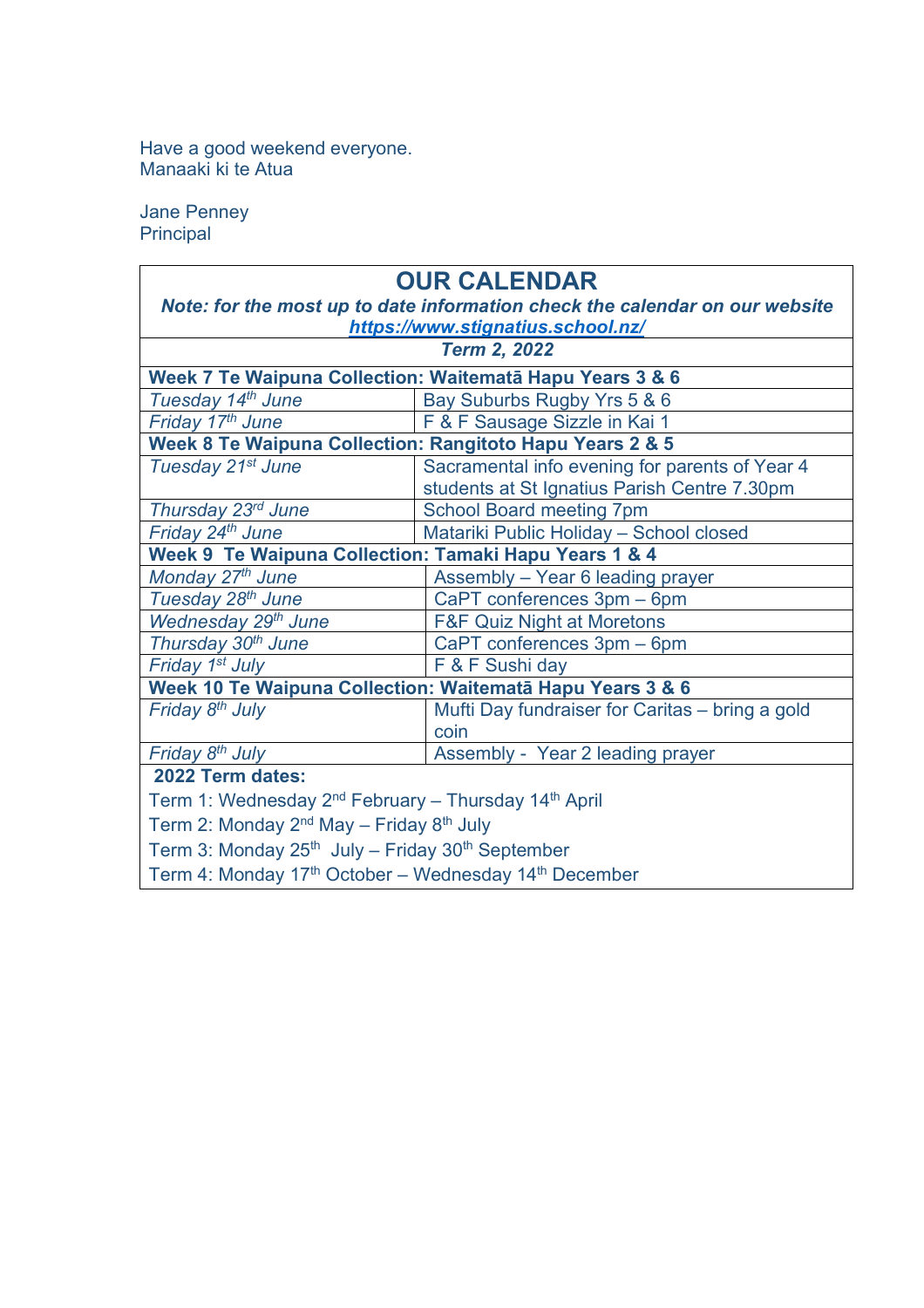



Blankets + Sleeping Bags + Duvet Inners & Covers<br>Baby Sleep Sacks + PJs + Beanies + Socks + Jumpers Winter Coats - Rain Coats - Cots - Moses Baskets Bassinets · Pushchairs · Car Seats

We can only accept NEW pillows or hot water bottles. This year we are also collecting prepacked unopen foods and<br>tolletries for Give a Kid a Blanket to use for their foodbank.

**E LARPARK OPPOSITE** Γ D Turua Gallery **SATURDAY 2ND JULY** 10a Turua Street, St. Heliers 9.00AM - 2.00PM a8

A special thanks to Contract Warehousing & Logistics CONTRACT